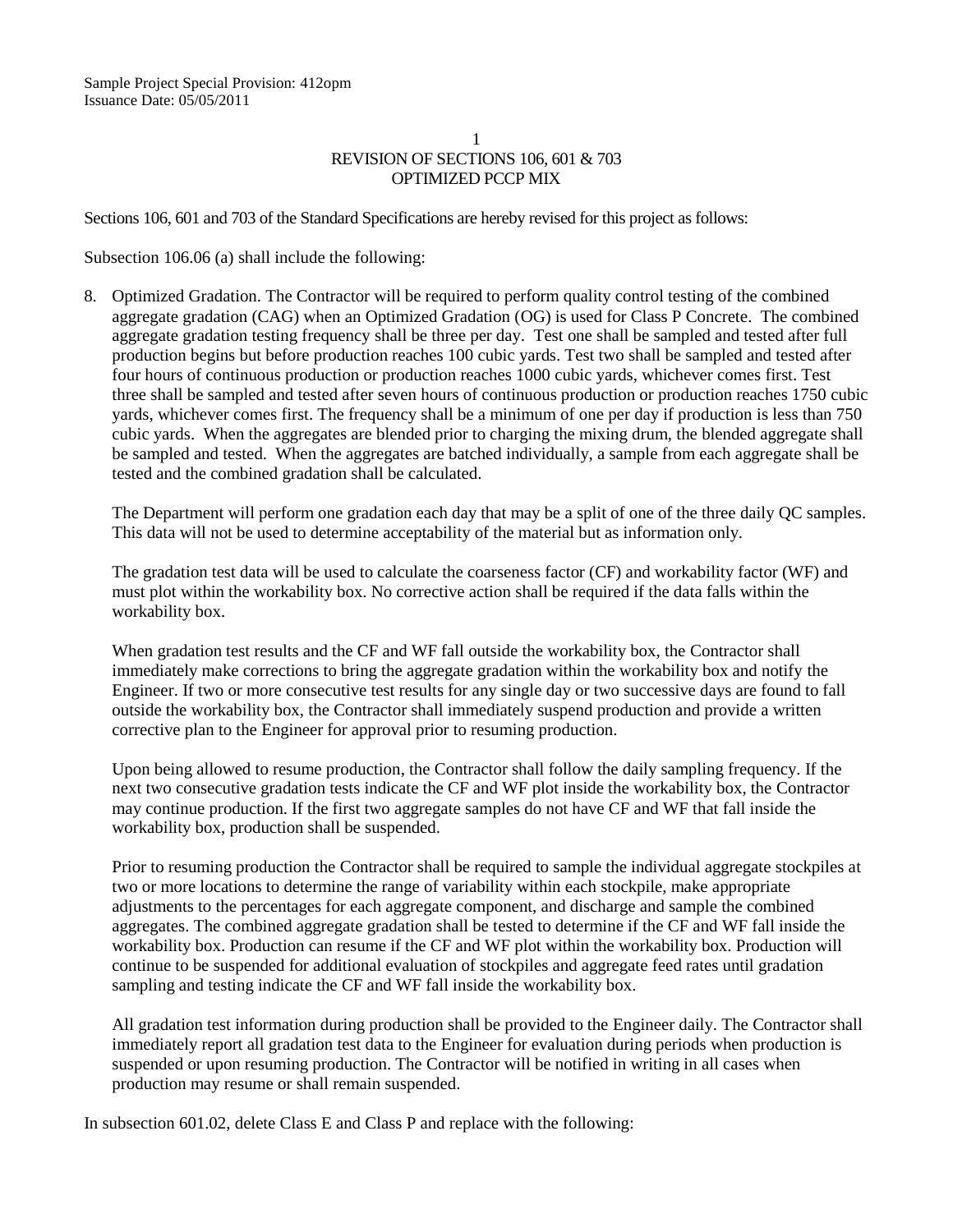## 2 REVISION OF SECTIONS 106, 601 & 703 OPTIMIZED PCCP MIX

**Class E** concrete is used for fast track pavements needing early strength in order to open a pavement to service soon after placement. Class E concrete shall meet the requirements of Class P concrete. ASTM C150 Type III or ASTM C1157 Type HE cement may be used.

**Class P** concrete is used in pavements. Additional requirements are: The laboratory trial mix shall produce a minimum average 28 day flexural strength of 650 psi. If acceptance is based on flexural strength, the total weight of cementitious material shall not be less than 520 pounds per cubic yard. Two aggregate gradation options are available:

- (a) *Standard Gradation (SG).* The concrete mix shall consist of a minimum 55 percent AASHTO M 43 size No. 357 or No. 467 coarse aggregate by weight of total aggregate. If all transverse joints are doweled, the concrete mix shall consist of a minimum 55 percent AASHTO M 43 sizes No. 57, No. 6, No. 67, No. 357, or No. 467 coarse aggregate by weight of total aggregate.
- (b) *Optimized Gradation (OG).* This option may only be used when acceptance is based on flexural strength. Aggregate proportions must be a result of an optimized combined aggregate gradation (CAG) developed by an approved mix design technique such as Shilstone or KU Mix. The amount of aggregate in the CAG passing the 19 mm ( $\frac{3}{4}$  inch) sieve and retained on the 12.5 mm ( $\frac{1}{2}$  inch) sieve shall be a minimum of 8 percent for the trial mix design. The coarseness factor (CF) and workability factor (WF) must plot within the workability box (ABCD) depicted graphically by the following 4 coordinate points:
	- a. Point A> (CF,WF) 72, 31
	- b. Point B> (CF,WF) 44.5, 35
	- c. Point C> (CF,WF) 44.5, 43.5
	- d. Point D> (CF,WF) 72, 40



Figure 601-1

 $CF = (S / T) \times 100$ Where:

 $S =$  Percent Cumulative Retained on 9.5 mm (3/8 inch) Sieve

 $T =$  Percent Cumulative retained on 2.36 mm (No. 8) Sieve

WF is the percent passing the 2.36 mm (No. 8) sieve. Increase workability factor by 2.5 percentage points for every 94 pounds per cubic yard of cementitious material used in excess of 564 pounds per cubic yard in the mix design. Decrease workability factor by 2.5 percentage points for every 94 pounds per cubic yard of cementitious material used below 564 pounds per cubic yard in the mix design. Do not adjust the workability factor if the amount of cementitious material is 564 pounds per cubic yard.